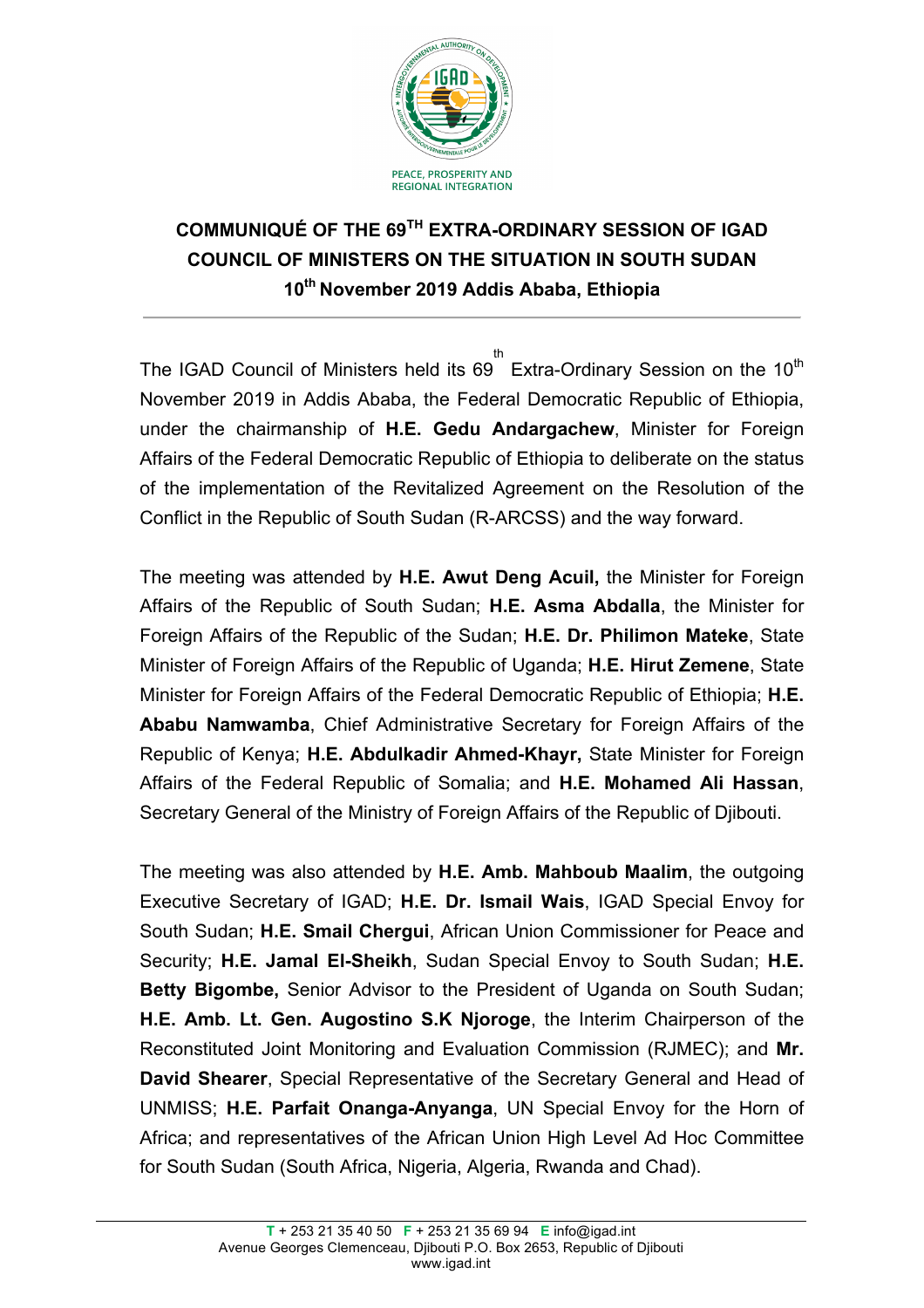The representatives of the Troika on South Sudan (USA, UK and Norway), European Union, and Japan were also present at the opening session. The representatives of the Troika and EU also made statements.

After listening to the reports by the IGAD Special Envoy for South Sudan, H.E. Amb. Ismail Wais, and the Interim Chairperson of RJMEC, H.E. Amb. Lt. Gen. Augostino Njoroge;

## **The Council:**

- 1. **Congratulated** the Parties for the progress made in the implementation of pre-transitional tasks in particular the holding of the ceasefire and the continued opening of humanitarian corridors;
- 2. **Welcomed and appreciated** the Communique of the Tripartite Summit convened in Entebbe by the President of the Republic of Uganda, H.E. Yoweri Museveni, and attended by the President of the Republic of South Sudan, H.E. Salva Kiir Mavardit; the President of the Sovereign Council of the Republic of the Sudan, H.E. Abdalfatah Alburhan; the Chairperson of the SPLM/A-I.O., Dr. Riek Machar Teny; and the Kenya Special Envoy to South Sudan, H.E. Stephen Kalonzo Musyoka; which, among other things, extended the Pre-Transitional Period by one hundred (100) days to enable critical pending pre-transitional tasks to be completed;
- 3. **Further welcomed** the Outcome Document of the Ministerial consultative meeting with the Parties to the R-ARCSS held in Addis Ababa, Ethiopia, on 9<sup>th</sup> November 2019, which endorsed the agreement of the Tripartite Summit; and **endorsed** the Outcome Document including the agreement to extend the Pre-Transitional Period for one hundred (100) days effective from 12<sup>th</sup> November 2019;
- 4. **Noted** that critical pending pre-transitional tasks that are crucial for the formation of the R-TGoNU particularly relating to Transitional Security Arrangements and the determination of the number and boundaries of states are still outstanding;
- 5. **Called on** the Incumbent TGoNU to immediately disburse the balance of the USD 100 million to NPTC to enable the completion of the critical pending tasks;
- 6. **Noted with concern** that some civilian centers still remain occupied by SSPDF and SPLM/A-I.O. forces, and **urged** SSPDF and SPLM/A-I.O. forces to immediately vacate all remaining civilian centres and populated areas;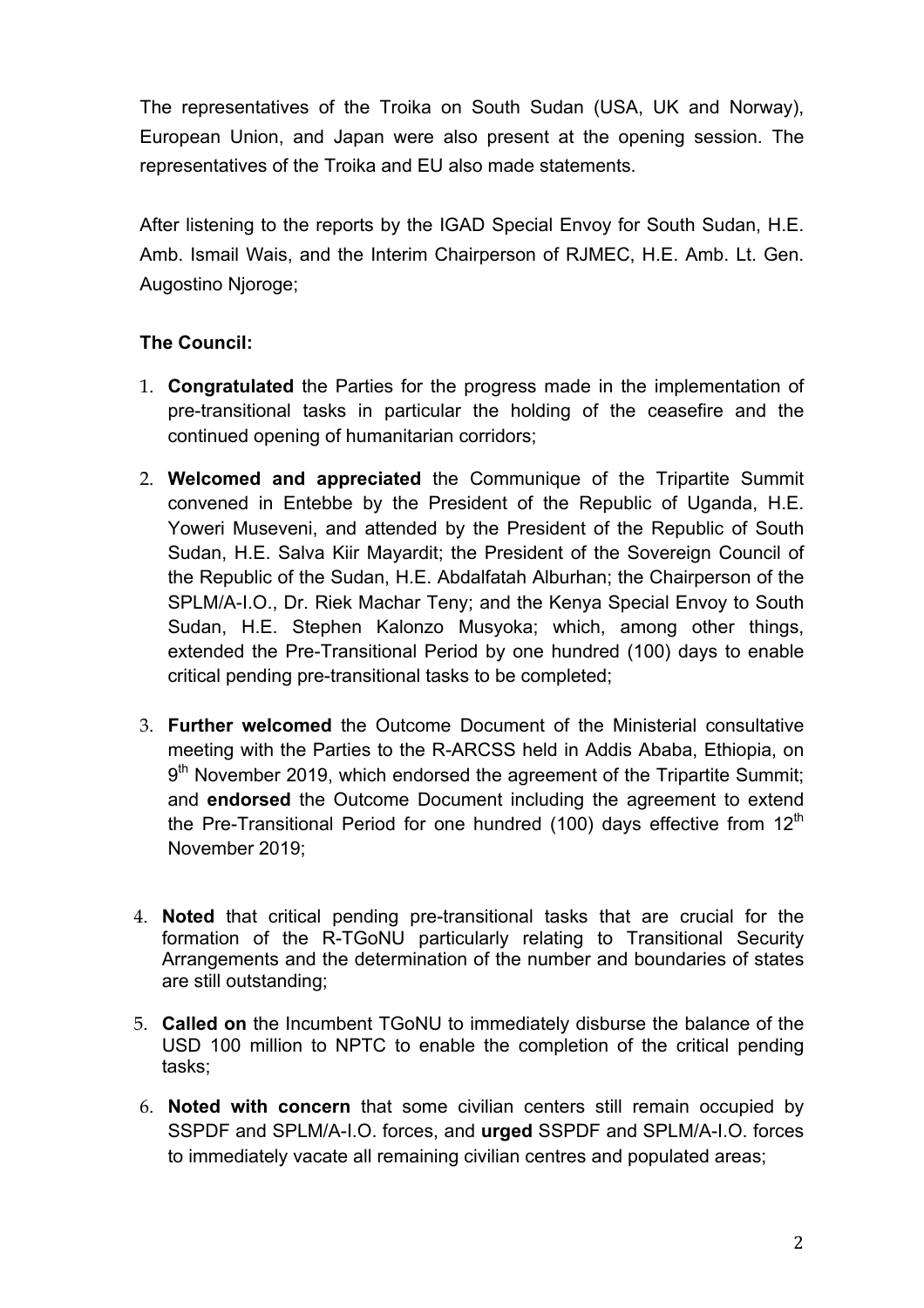- 7. **Urged** all forces of the Incumbent TGoNU and the opposition to be cantoned in barracks and cantonment sites respectively pursuant to the provisions of the R-ARCSS;
- 8. **Called upon** the IGAD Heads of State and Government to continue facilitating face-to-face meetings of the leadership of the Parties including the two principals;
- 9. **Urged** the Incumbent TGoNU to urgently mobilize the necessary assistance to expeditiously deliver the in-kind support stockpiled in Juba to the various cantonment sites and barracks;
- 10. **Emphasized** the need to work on a roadmap and implementation plan to ensure the timely completion of pending pre-transitional tasks and in this regard **instructed** the IGAD Special Envoy for South Sudan in collaboration with R-JMEC, CTSAMVM and the African Union Commission to urgently organize a workshop for security mechanisms in Juba to agree on a roadmap with clear timeline for the implementation of Transitional Security Arrangements within the one hundred (100) days extension;
- 11. **Called upon** the guarantors and the Parties to urgently operationalize the new Mechanism agreed upon in the Entebbe Tripartite Summit of  $7<sup>th</sup>$ November 2019, and to prepare the Terms of Reference of the new Mechanism by taking into consideration the mandate and work of existing Agreement mechanisms and institutions. In this regard, the Council **directed** that the new Mechanism should work closely and coordinate with the NPTC, IGAD Special Envoy for South Sudan, R-JMEC and CTSAMVM;
- **12. Directed** the IGAD Special Envoy for South Sudan to**:** 
	- **i.** facilitate a meeting of the Parties to the R-ARCSS to resolve the issue of the number of states and their boundaries and any other outstanding issues pertaining to the establishment of the R-TGoNU;
	- **ii.** continue engaging the non-signatories to the R-ARCSS and in this regard the Council to provide the requisite political support;
	- **iii.** organize a leadership retreat for the Leaders of the Parties to the R-ARCSS for trust and confidence building as soon as possible;
	- **iv.** closely monitor the progress of implementation of the critical pending tasks within the one hundred (100) days of the newly extended Pre-Transitional Period in close collaboration with R-JMEC and CTSAMVM;